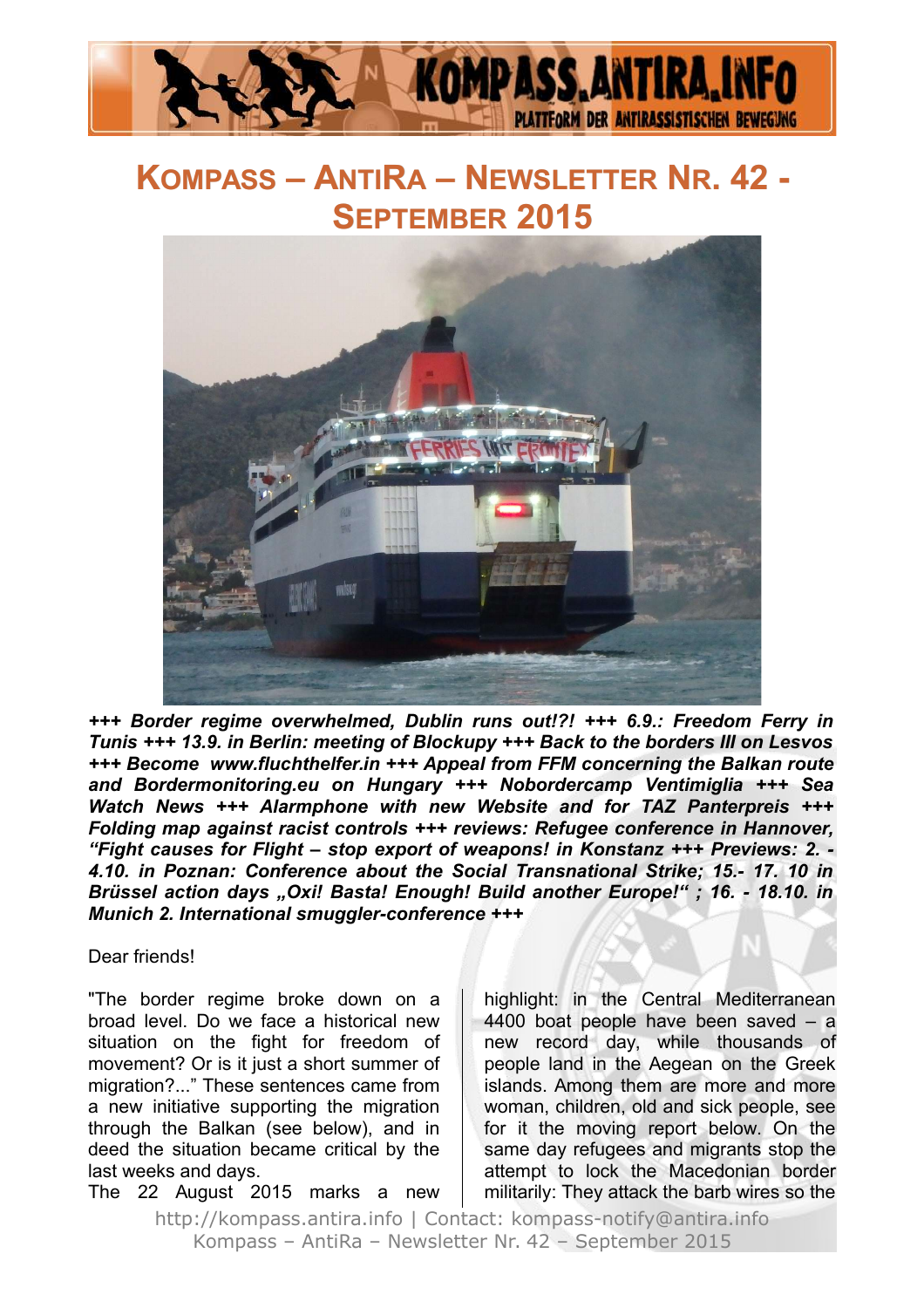

Military draw off. Only two days later another sensation: the German Federal Office for Migration and Refugees (BAMF) made public that the Dublin procedure is suspended "effectively as far as possible" for Syrian refugees. It's quasi a capitulation because of the persistence of the persons affected, basicly a sign for the growing unenforceability of "Dublin" And another big success of the social movement of migration.

At the same time we know about all the dead and seriously injured persons on this way. Either drowned in the sea or stifled in trucks: the EU border and visa regime forces to use dangerous routes and kills people, again and again. This happens because refugees and migrants can't use ferries or trains (like in Hungary) see [http://www.migszol.com/blog/let-them](http://www.migszol.com/blog/let-them-board-the-trains)[board-the-trains](http://www.migszol.com/blog/let-them-board-the-trains)

The responsible persons in ministries and bureaucracy, in Budapest but primarily in Berlin should be brought to justice, some day. But this will only happen if the "short summer of migration" stays not alone and that we stop the discrimination into "good and bad" refugee. We also should try to prevent them to stigmatize the commercial escape aid as the cause of the problem (although it's the consequence of their own policy) and that they start with military strike against the trafficker structures.

For more than 30 years now the EU border regime formed up with more and more money, more control, more

All the best, the Kompass-AntiRa-Team Contact: [kompass-notify@antira.inf](mailto:kompass-notify@antira.info)o FRONTEX. Simultaneously the fortress Europe is in the defensive, the walls are overrun and undercut like never before. At the moment things seems to be possible, also that the fight against the inner and outer borders will get more dynamic.

We can contribute to this especially because there are so much escalation and polarisation. The first is to not give space for Pegida and Nazis. The racist mob, which act in Heidenau, Salzhemmendorf and other places, should fail to dominate the immigration debate. The other thing we can do is to support the self organizing processes of the affected people and to emphasize the right of freedom of movement in the countless support and welcome initiatives.

"Just open the borders" a researcher of migration appeals in the last edition of the magazine "Stern". In the beginning of August the new campaign starts which supports civil disobedience: "Do escape aid" (in German "Werde Fluchthelfer.in"). In the Central Mediterranean the everlasting slogan is "Ferries not FRONTEX". Those are three examples which show how to destroy fortress Europe. Detailed description of each below. One sentences of the report to Lesvos summarize it very well: "Every evening we sung and danced with new people, because this border cannot be kept and everything is in movement."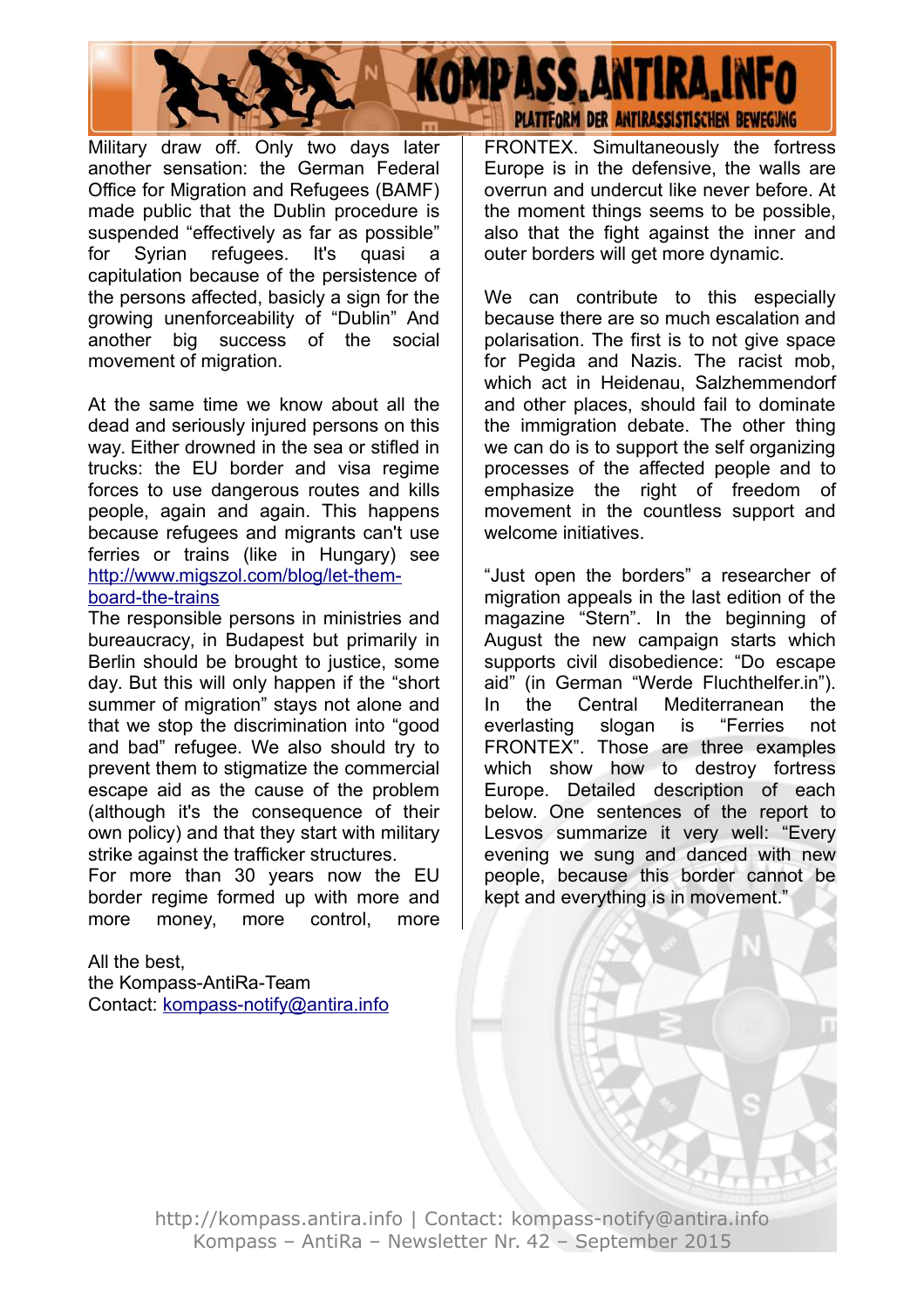

## **DATES IN SEPTEMBER 2015:**

## **To 6 September in Tunesia: Freedom Ferry Action**

From the appeal:

In the face of migration policies that hamper millions of people in the world to move freely and to seek asylum in Europe without risking to die in the Mediterranean, the Tunisian association formed by the families of the Tunisian missing migrants, La Terre pour Tous, organizes on the 6th September FERRY FOR FREEDOM, a symbolic "illegal" depart in the Tunisian waters to claim and enact freedom of movement against the deadly effects of the Visa regime, demanding legal and free access to Europe, as claimed by the campaign "Ferry not Frontex".

The boat will leave from Hammamet the 6th of September and we ask all the people and associations that struggle for freedom of movement and migrant rights to join and support the event.

For more information: Imed Soltani (association La Terre pour tous): association\_laterrepourtout@yahoo.com

Phone contact : 00216 22157103

you find here the link to the crowdfunding page for donations:<y

<https://www.lepotcommun.fr/pot/0nvqhh88> (RIB: 02004000000306055497)

### **13 September in Berlin: activists meeting of Blockupy**

11:30am to 5pm in Mehringhof, Gneisenaustr. 2A (2nd courtyard), Berlin-Kreuzberg From the invitation:

"In the last month the incidents overturned – movements stand up while political elite, the neoliberal forces, demonstrated their whole power. We try to stand together where ever it is possible with as much people as possible. We have shown that also in Germany there is another face. At uncountable demonstrations and actions we shouted our OXI! against their policy of extortion and impoverishment, of nationalism and racist deportation.

We have been in Greece and know that the defeat on 13 July is also our defeat, especially of us, the left movements in Germany. Today it's more clear than ever that we if we want "Solidarity beyond borders" in a total new Europe we need an European answer from below. We need to convert the Greek OXI into a European OXI. At all walls, in all streets, in all the discussions: We say no! We stand up, walk new ways towards strong understandable actions with a lot of people – in Germany and Europe..." More info here: <https://blockupy.org/6171/einladung-zum-aktiven-und-buendnistreffen-in-berlin>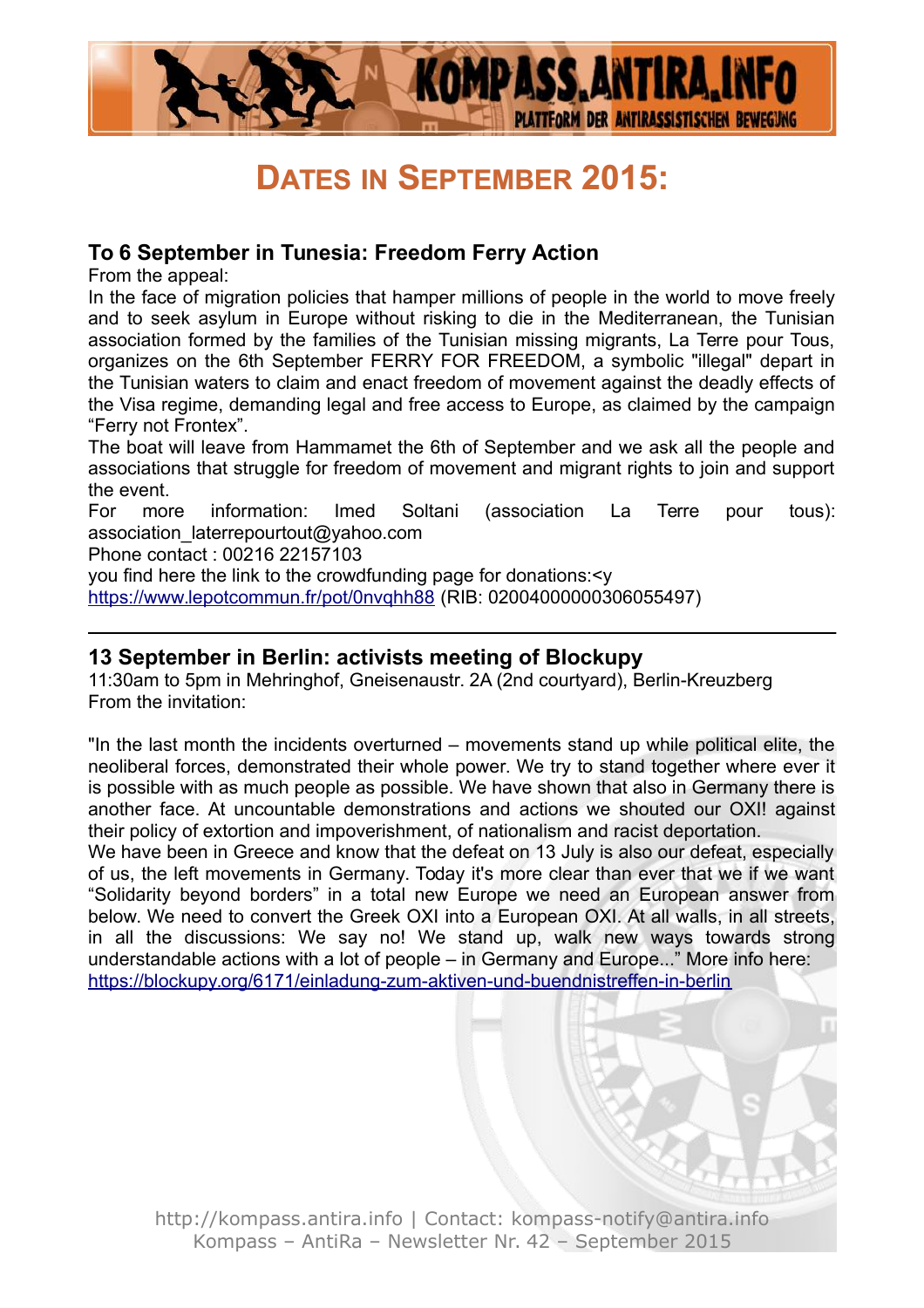

## **TO THE FIGHTS FOR FREEDOM OF MOVEMENT – LET'S DESTROY FORTRESS EUROPE!!**

#### **"Open the borders, the people will come anyway"**

Every day thousands of refugees arrive in Europe – often more dead than lively. How can we change this untenable situation? François Gemenne, researcher of migration, demands in an interview with the "Stern": "Just open the borders – all of them!" [http://www.stern.de/politik/ausland/migrationsforscher-im-stern-interview-machen-wir-die](http://www.stern.de/politik/ausland/migrationsforscher-im-stern-interview-machen-wir-die-grenzen-auf--die-menschen-kommen-sowieso-6382346.html)[grenzen-auf--die-menschen-kommen-sowieso-6382346.html](http://www.stern.de/politik/ausland/migrationsforscher-im-stern-interview-machen-wir-die-grenzen-auf--die-menschen-kommen-sowieso-6382346.html)

## **Back to the Borders III on Lesvos/Greece**



Two weeks on Lesvos in summer 2015: more than 15,000 people mainly from Syria, Afghanistan and Iran recently arrived. We brought more than 500 people from the boats straight to the harbour for the registration and distributed thousands of bottles of water. We played with hundreds of children, distributed baby´s napkins, dry clothes and crayons. We organized wheelchairs for those who usually had to be left behind and who are today making their way as well. With

pregnant women, seriously ill or injured people we went to hospital. The part of women, children, old and frail persons never was so high than it is now. We had to witness that people had to wait in tremendous conditions before their registration in the detentioncenter Moria and we observed that vehicles with catering fled because they had only food for hundreds of people whereas the crowd of people were far bigger with about 3,800 people. They could not distribute the food and left the people starving in the direct sunlight. Several times we heard that there were people brought into distress at sea by masked special forces of the coast guard. We became witnesses of a humanitarian catastrophe in which the most of the big aid organization and NGO's where above all very busy with monitoring and where at the same time many people worked hard to show practical solidarity. We could manage to distribute especially information about the further trip, thousands of guides in Arabic and Farsi: Welcome to Europe!

Uncountable times we answered the question about fingerprints in Hungary which they all were afraid of. We said: Keep on going, you will arrive, it is a hard way but never before the people were so fast! We waved to the special ferries, every time up to 2,500 people on their way to the Macedonian border. We did not say goodbye but said "see you again in Germany!". Some arrived already before we were back in Germany. Many of those in our travel group have found relatives and friends again who they have not seen for years.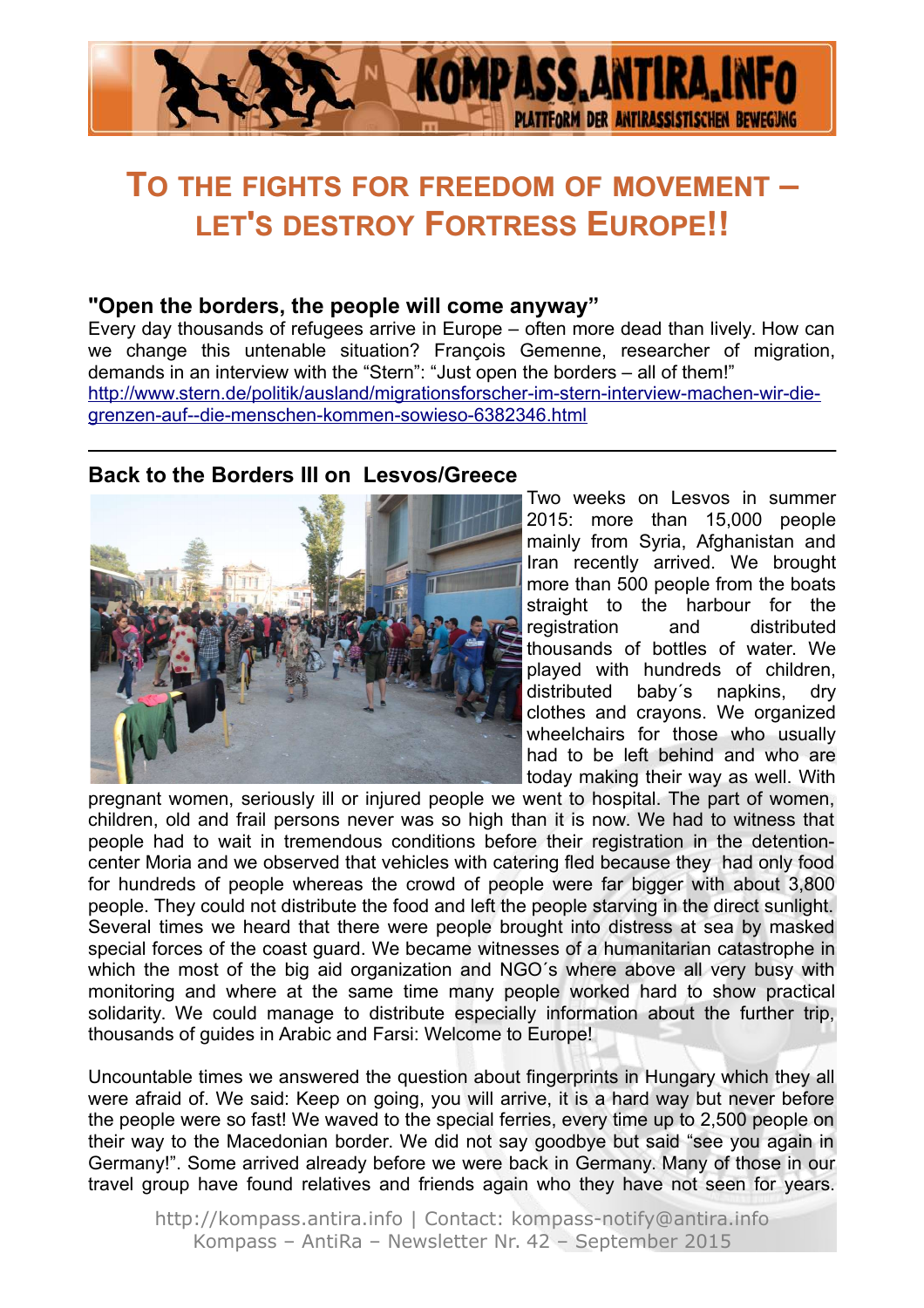

Every evening we sand and danced with new people because this border will not last and everything moves. More about the trip: <http://lesvos.w2eu.net/> Guides "Welcome to Greece": english:<http://w2eu.info/greece.en.html> arabic, farsi und french as PDF: <http://w2eu.info/greece.en/articles/greece-guide.en.html> Dublin-Balkan-Route: *[http://lesvos.w2eu.net/info-for-refugees/dublin-iii-greece-balkans/dublin-iii-greece-balkans](http://lesvos.w2eu.net/info-for-refugees/dublin-iii-greece-balkans/dublin-iii-greece-balkans-eng/)[eng/](http://lesvos.w2eu.net/info-for-refugees/dublin-iii-greece-balkans/dublin-iii-greece-balkans-eng/)*

### **Become accomplice in an escape (www.fluchthelfer.in)**

With tips&tricks for escape agents Out of the new campaign:

"Escape aid within the EU is nothing new, there are already many people supporting friends and relatives on their way through Europe. To us, escape aid is more than a friendly turn, we consider escape aid as a political statement for freedom of movement, as an action of civil disobedience. To get as less as possible into trouble as less as possible, actions of



escape aid have to prepared very well. At least within the Schengen space there are no official border controls. Escape routes can be used very well by escape agent beginners. But even here there are police controls at random in border regions to prevent from actions of escape aid. In case of escape agents acting repeatedly in favor of refugees this could have farther-reaching consequences on the part of the state as for example criminal procedures in human trafficking or observation of your communication.

That is why we want to give you some information how you could protect yourself and the people you support in actions of escape aid.

Become escape agent now and support people on their way into a better future! You can take people with you on your way back from holidays for example.

- How can escape agents get into contact with refugees
- equipment
- history of escape aid escape aid remain legitimate
- legal stuff: what could happen to escape agents?

This and more on<http://www.fluchthelfer.in/>

## **Initiative for the Balkan route by the research association refuge and migration (Forschungsgesellschaft Flucht und Migration (FFM))**

"Land of nowhere of refugees" goes a call´s title by FFM whose situation to which it refers changes daily facing all the struggles for freedom of movement. There are efforts to create a new continuous initiative along the so called Balkan route. From the practical part of the call: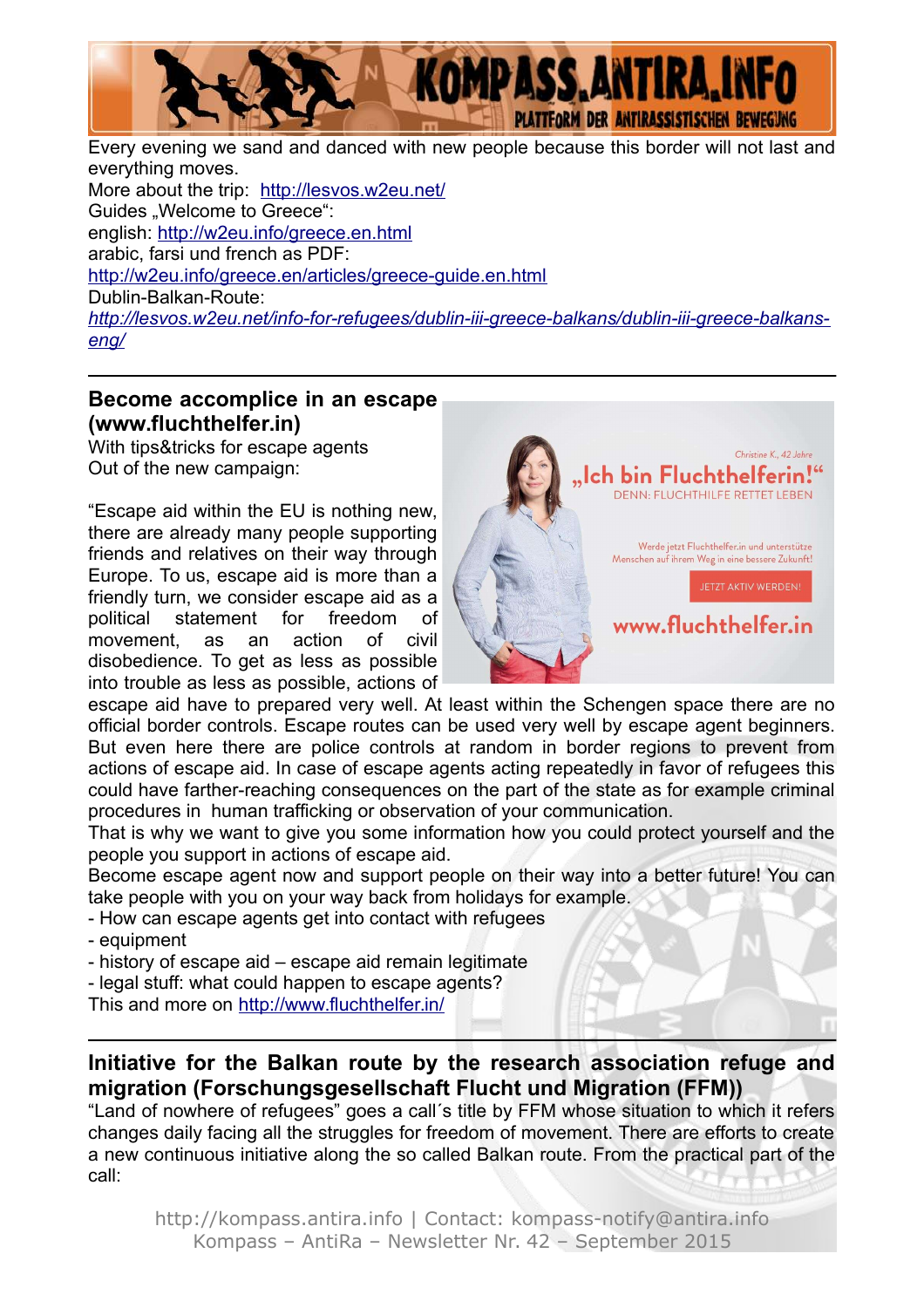

"The tasks are diverse:

in Greece the main subject is housing and fundamental food, for the locals but as well for the migrants, at the borders it is about mobile support depending on the situation either "Casas Migrantes" or support of local escape agents for example the journalist Vasilis Tsartsanis who helps the migrants in Idomeni passionately or the mosque in Kumanovo in the north of Makedonia. It is about medical help how it does MSF in Greece, Bulgaria and in Subotica/Serbia close to the hungarian border.



*Auf dem Weg zur mazedonischen Grenze...*

Jointly with Pro Asyl medico supports so called Refugee Support Teams in Greece and



Turkey consisting of lawyers, translators and researchers,

it is about a network of information and documentation so that migrants do not get lost, with which it can be provided a certain protection from assaults by persecuting troups or criminal groups,

it is in Hungary particularly but also in Serbia and

Makedonia about the observation and documentation of the actions that make border authorities and camp directions for possibly prevent from the worst assaults through having public.

We will collect and comment the current information on the ffm-pages. At the same time we call upon the initiatives which are working on the Balkan route already to support as much as possible, to concentrate the energy and to gain allies.

Complete call and more information on <http://ffm-online.org/>

#### **Situation in Hungary**

In our last newsletter we already reported, the news come thick and fast regards the daily new development at the border fence in Serbia and in Budapest itself. The constantly updated blog by Bordermonitoring EU is very recommendable:

<http://ungarn.bordermonitoring.eu/>

Attached the beginning of a current text: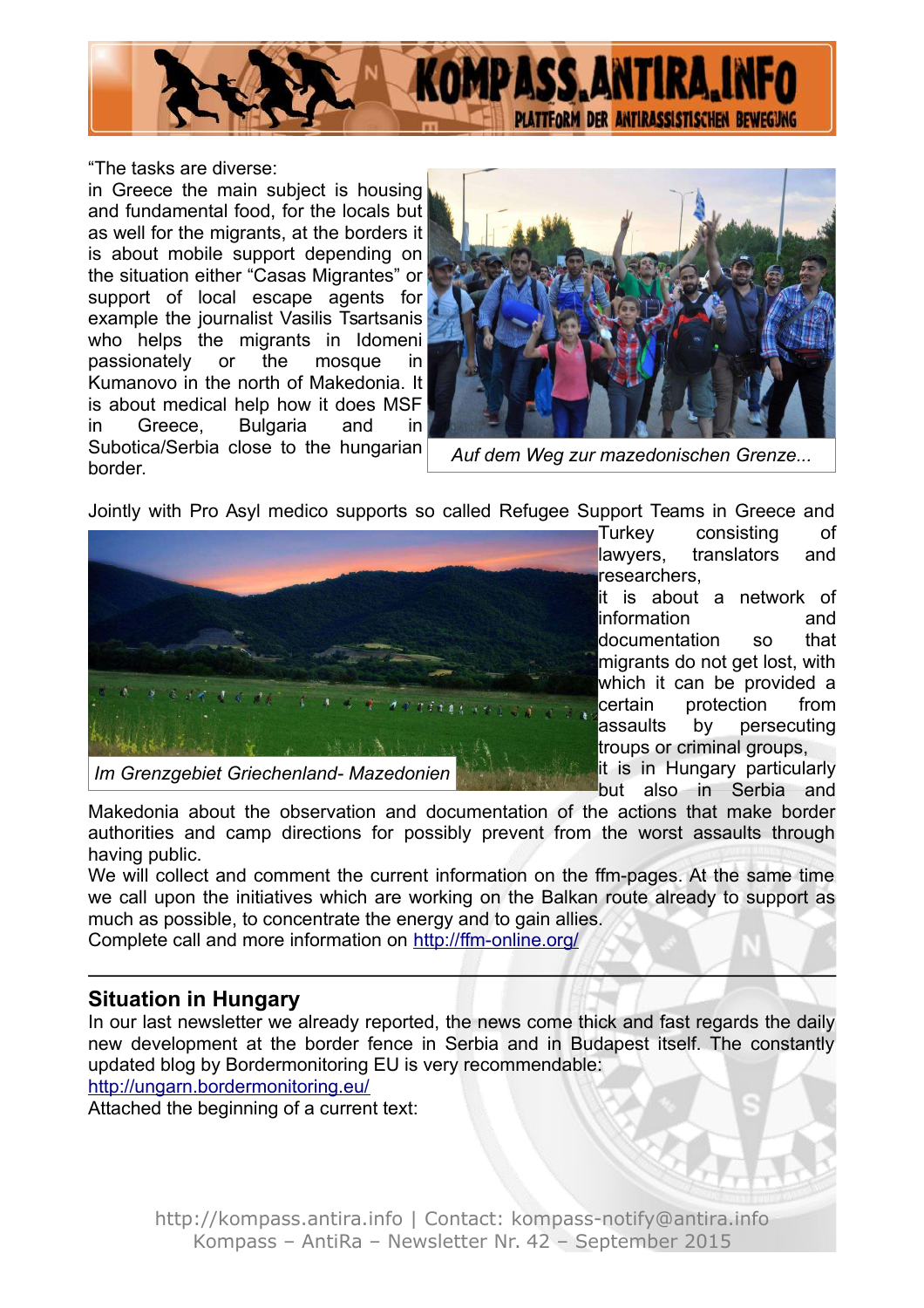



"Keleti mainstation on of the two big mainstations in Budapest from where trains leave heading west, in the end of August 2015: In a sticky summer night there are thousands of people lying in the underground accesses, old, ill, disabled and especially children. Most of them do not even have a blanket to lie down on. All of them recently arrived via the Balkan route: Greece, Makedonia, Serbia, Hungary. They did not get a warm welcome but were put into crowded prison cells or in simple transformed warehouses in the border region. Alleged to be

nessecary. For registration which means especially for giving fingerprints. Welcome to Hungary. Everyone has a similar story to tell which can be proved with fotos on their smartphones...!

The whole report you find here:

<http://bordermonitoring.eu/ungarn/2015/08/momentaufnahme-budapest-keleti/>

#### **Noborder Camp Ventimiglia**

*We Are Not Going Back - No Borders*

Since June 11th 2015 in Ventimiglia/Italy close behind the French border (Menton) there is a No Border Refugee Protest Camp.

It started with only a few refugees who had protested against the European Border Policy. Above all



against France which bolts massively the borders by means of police to prevent the continued journey of refugees to Europe which is inofficially condoned and to expulse them. The refugees put the camp

on the rocks in front of the border first, later with the help from french and italian activists the close parking lot was squatted including the tourist information and was build up into a camp. There are now the most necessary sanitary facilities, water, electricity and a kitchen. Through regular asambleas the daily life gets organized by everyone who is there. In the camp are always at least 50 refugees who have the possibility to get support and information regarding the journey to Europe, about asylum law as well as improvisational language courses.

Very regular there is loud and strong protest at the borders. Still the border is observed including the police and they try to inform arriving refugees to avoid the train because of massive controls.

The camp is in urgent need of solidarity! Go to Ventimiglia and/or support the refugees there wirh a donation (winter comes to Italy, too!) Particularly german courses are needed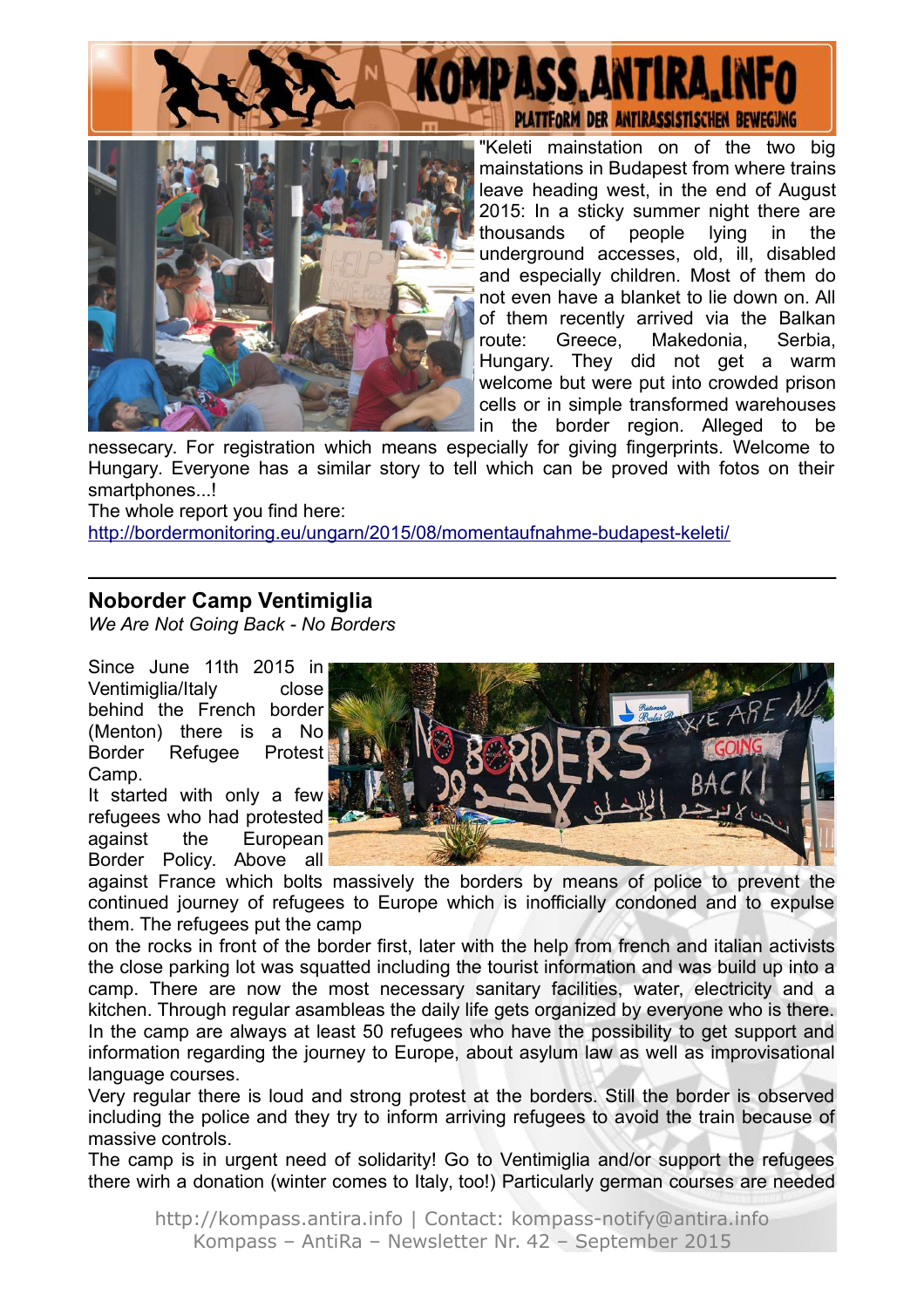

because nobody speaks German there.

How to get there: Go to station Menton Garavan in France. Leave the station and go to the left then to right heading the sea. At the sea you turn left and walk towards the border. Cross the order and you see the camp on the right side of the car tunnel to Ventimiglia directly at the sea.

Links to the camp´s blog: http://noborders20miglia.noblogs.org/

and to its facebook page: [https://www.facebook.com/pages/Presidio-Permanente-No-](https://www.facebook.com/pages/Presidio-Permanente-No-Border-Ventimiglia/782827925168723)[Border-Ventimiglia/782827925168723](https://www.facebook.com/pages/Presidio-Permanente-No-Border-Ventimiglia/782827925168723)

#### **Sea Watch News**

Very impressing "Weltspiegel" - Report concerning the rescue actions of Sea Watch: [http://www.daserste.de/information/politik-weltgeschehen/weltspiegel/videos/weltspiegel](http://www.daserste.de/information/politik-weltgeschehen/weltspiegel/videos/weltspiegel-extra-chaos-im-mittelmeer-wer-rettet-die-fluechtlinge-100.html)[extra-chaos-im-mittelmeer-wer-rettet-die-fluechtlinge-100.html](http://www.daserste.de/information/politik-weltgeschehen/weltspiegel/videos/weltspiegel-extra-chaos-im-mittelmeer-wer-rettet-die-fluechtlinge-100.html)

And from the report from the operation on the 27.8.2015:

"Yes, we had to figure on doing so, everybody was aware of it. Yesterday it was the day. I had a lump in my throat. Because of sadness, of respect, of a deep recognition towards all those who campaign for refugees – it doesnt matter in which position. But also because of anger. There have to be created legal ways to come to Europe to solve the situation on the Mediterreanean Sea permanently. The Crew of SeaWatch saved yesterday, the 27th of August, in only one day, more than 500 people on 5 dinghys. On these boats there have been several, partly bad, injured persons. 2 persons, who didnt survive their flight, have been dead before we came … "

Full report:

[http://sea-watch.org/status-update-28-08-insgesamt-5-boote-ueber-500-gefluechtete-2](http://sea-watch.org/status-update-28-08-insgesamt-5-boote-ueber-500-gefluechtete-2-tote-ein-wettlauf-gegen-die-zeit/) [tote-ein-wettlauf-gegen-die-zeit/](http://sea-watch.org/status-update-28-08-insgesamt-5-boote-ueber-500-gefluechtete-2-tote-ein-wettlauf-gegen-die-zeit/)





#### **Watch The Med-Alarmphone with new multilingual website and as a candidate for TAZ panter prcie**  Extract form the announcement:

.We are happy to present our new Alarm Phone website: alarmphone.org. So far, the website is available in English, French, Arabic, German and Spanish, with more languages following soon. Our Alarm Phone project has been running now for more than 10 months during which we were alerted hundreds of

times to emergency situations in all regions of the Mediterranean Sea. We were able to assist those in distress at sea as well as their relatives and friends who were worried about the travellers. Our many experiences clearly show that creating this alternative alarm network was a needed political intervention in a deadly border-zone.

On the new website we bundle relevant information regarding the Alarm Phone project. At the same time, the website watchthemed.net will remain the main page (only in english) for our reports that are connected to its interactive map. Watch The Med is a monitoring platform that, carried by various networks, researches and protests human rights violations at sea. The Alarm Phone contributes as an autonomous sub-project. Our new website will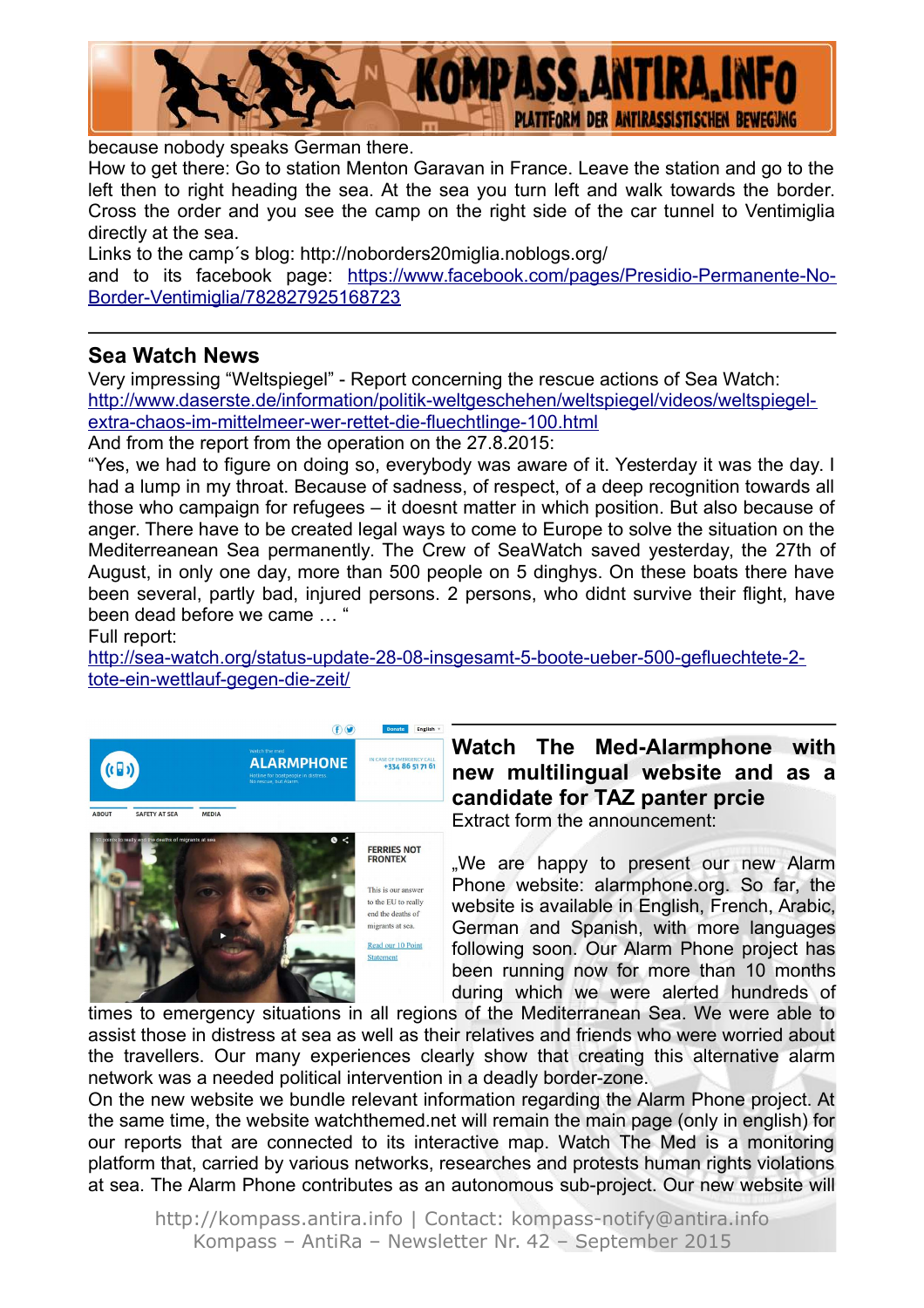

contain information for travellers as well as for journalists and other interested parties in a comprehensive and clearly structured way. You will find multilingual materials, press releases as well as updates on our campaigns against the EU-borderregime and for freedom of movement. We invite you to take a tour and help us make our website known in relevant communities and to interested individuals. Our main working language is English so that the English version of the website will be the one most up-to-date. However, we will also continuously work on updating the website in all the other languages. If you would like to help us with translations, please let us know!"

#### **TAZ - Panterpreis**

Every year the german newspaper TAZ awards the so-called Panter Price for "people who stand up with great personal commitment for others and detect grievance … " [\(http://www.taz.de/!106589/](http://www.taz.de/!106589/) ).

We are happy that our AlarmPhone is one of the six nominees. Our project is presented in a short report [\(https://www.taz.de/Watch-The-Med-Alarm-Phone/!160836/\)](https://www.taz.de/Watch-The-Med-Alarm-Phone/!160836/) and a few activists get the chance to speak [\(https://www.taz.de/Die-Videoportraets-unserer-](https://www.taz.de/Die-Videoportraets-unserer-Nominierten/!160887/)[Nominierten/!160887/#](https://www.taz.de/Die-Videoportraets-unserer-Nominierten/!160887/)).

You can vote here:

<https://www.taz.de/LeserInnenwahl-2015/!142531/>

#### **What should I do if there is a racist police control?!**

Suspected independent police controls from people with "deviating", as foreign/strange constructred exterior is standard at the german police. They are threating refugees and are also excluding and discriminating people with technically safe residency status.

Racist controls should taken more often to court because judgements tightened the limits of legal ways for the police. But thats not enough to stop this practice. Anti-rascist soldarity in the daily lifes has to make such controls more difficult and avoid them.

The group "Schöner Leben Göttingen" made some proposals according to that on a folding map. That card is a help for solidly witnesses as well as for affected persons of rascist police controls.

Order via post@schoener-leben-goettingen.de

And online to be found here:

[http://www.schoener-leben-goettingen.de/Materialien/Publikationen/PDF/Rassistische](http://www.schoener-leben-goettingen.de/Materialien/Publikationen/PDF/Rassistische%20Polizeikontrollen%20Flyer%20mit%20Taschenkarte_web_Layout%20final.pdf) [%20Polizeikontrollen%20Flyer%20mit%20Taschenkarte\\_web\\_Layout%20final.pdf](http://www.schoener-leben-goettingen.de/Materialien/Publikationen/PDF/Rassistische%20Polizeikontrollen%20Flyer%20mit%20Taschenkarte_web_Layout%20final.pdf)

# **REVIEW:**

## **Concerning the national-wider refugee conference from 21st to 23rd of August in Hannover**

Extract from the final declaration:

"This national-wide meeting, organised by the protestcamp of the sudanese refugees from Weißekreutzeplatz in Hannover, in cooperation with "Lampedusa in Hamburg", "Refugee-Movement-Berlin" and the "Refugee-Bustour" (…] Three days have been more than 150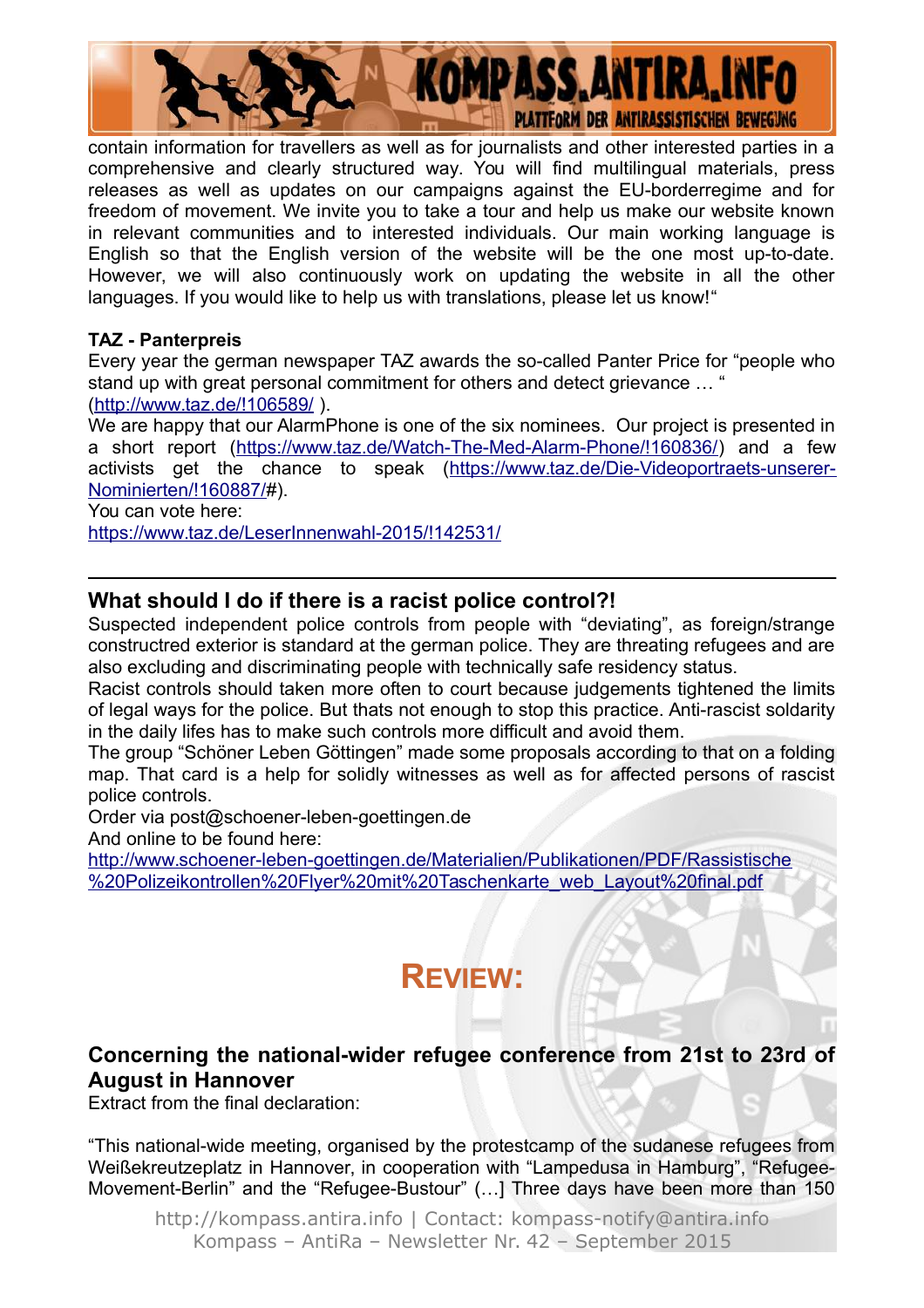

persons coming from all the federal territory made an exchange about their experiences and possibilities of resistance against daily-life-racism and discriminating asylum laws and decided to get better connected in future.

Participants discused during the workshops questions of the current asylum law and their thightening, the situation in the countries of origin and their reasons of flight and also their specific concerns, demands and actions of refugee women.

The aim of this meeting was besides the connection and continuation of such refugee conferences the creation of an own media-group (…)

The activists of the protestcamp Weißekreutzeplatz understood themselves form the very beginning as a part of the worldwide refugee movement and are solidly with all refugees.

The participants of the nation-wide refugee conference demand besides the killing refugee policy of the european governments and the division into welcome (so to speak: useful) and non-welcome refugees the respect of basic rights and the freedom of movement for all humen beings.

The refugees of the Protestcamp Weißekreutzeplatz want to go on with their fight against the cooperation from the german with the sudanese government and for their right on the protestcamp in Hannover – and we will go on supprting them … "

More information:

<http://refugeeconference.blogsport.de/>

<https://www.facebook.com/RefugeeConference2015/posts/536956983122189>

### **Aktionstage "Fluchtursachen bekämpfen – Waffenexporte stoppen!" in Konstanz**

Konstanz: combating the causes for flight – stop weapon exports!

From the 20. until the 22. august 2015 there were action days happening all around Bodensee. These action days where initiated by the association Flüchtlinge für Flüchtlinge (refugees for refugees) and supported and co-organised by numerous regional peace- and refugee initiatives.

There were information about the local based arms industry, about the EU border regime, the impact of germanys domestic- and foreign policies as well as the demand of an equal treatment of refugees.

First reports here:

<http://www.thevoiceforum.org/node/3983> <https://refugees4refugees.wordpress.com/>

As well an extract from a Tax interview with Rex Osa:

 $(\ldots)$ 

R:O.: We dont like the direction of the help which is coming more and more into fashion. The causes of flight is not a topic at all. People are doing humanitarian aid often without thinking about it, that they themselves as well are a cause of the problem.

Question: Not everyone, who is working voluntary in refugees camps is working as well for a tanker company.

R.O.: That is not the point. 80 percent of the tax income of Überlingen is coming form Diehl. At the same time there are 200 volunteers. These persons we want to confront with the construct of the weapon export. Most of them are aware of the problem but instead of doing something against it, they rather help a bit some refugees. They explicitly want to be unpolitical. That goes so far that a person working for caritas says sentences like: "Our refugees need quietness." No, thats is not what we need. These people should rather